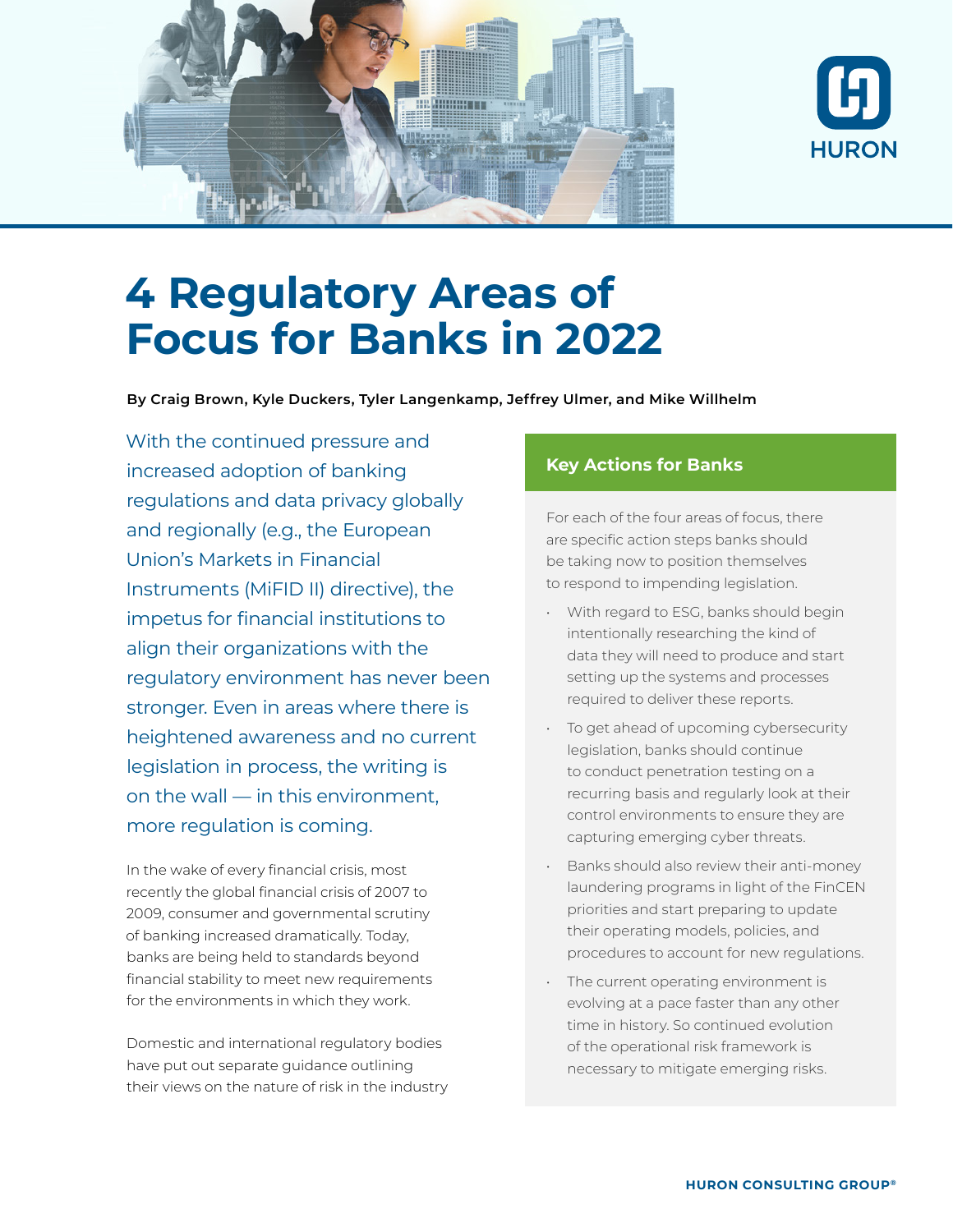#### **4 REGULATORY AREAS OF FOCUS FOR BANKS IN 2022**

as well as potential focus areas for future legislation, including data privacy, cybersecurity, and cryptocurrency or digital assets.

To prepare for potential new regulations or interpretations of existing regulations, banks should focus on these four regulatory areas in 2022.

### **Environmental, Social, and Governance (ESG) Regulations**

From 2019 to 2020, [climate risk disclosures](https://www.conference-board.org/pdfdownload.cfm?masterProductID=24650) generally increased across the board among the S&P Global 1200 and the Russell 3000. As of mid-2021, only 20% of U.S.-based corporations [voluntarily reported their carbon footprint.](https://www.forbes.com/sites/shivaramrajgopal/2021/06/01/the-how-of-carbon-reporting-in-the-us/?sh=6ed1988cfecd)

While ESG guidelines in the U.S. have yet to be formalized, global trends toward increased regulation hint at impending domestic legislation. Legislation combined with public calls for improved corporate responsibility underscores a global shift in reporting. In fact, Reuters reports that [sustainable finance bond issuance](https://www.reuters.com/markets/commodities/global-markets-esg-2021-12-23/) topped \$859 billion in 2021 (a 60% increase over 2020).

As the global economy seeks to address the impacts of climate change, as outlined in a recent report by the United Nation's Intergovernmental Panel on Climate Change (IPCC), the European Union is leading the charge in terms of regulations. The bloc's Sustainable Finance Disclosure Regulation (SFDR) and the Corporate Sustainability Reporting Directive are only two laws passed in recent years aimed at improving transparency on ESG investment and making disclosures compulsory.

The International Sustainability Standards Board (ISSB) is set to release a set of standards for disclosing climate-related and sustainability risks. Banks that want to forgo potential missteps and manage their reputational risks should begin formulating a plan for ESG reporting now.

Both the Federal Reserve and the Department of the Treasury have been tasked by the current administration to review specific aspects of climate risk. They are studying the models currently being deployed in Europe and have provided commentary on potential expectations. The recent edict by President Biden has set very finite timelines to have a more in-depth discussion on climate risk.

On Dec. 16, 2021, the [Office of the Comptroller of the](https://www.occ.gov/news-issuances/bulletins/2021/bulletin-2021-62.html)  [Currency \(OCC\)](https://www.occ.gov/news-issuances/bulletins/2021/bulletin-2021-62.html) requested feedback on principles for climate-related financial risk management targeted at institutions with \$100 billion of assets. The largest banks have worked together with professional organizations to provide feedback on the principles set forth by the OCC in hopes of shaping regulation in a manner consistent with the risk of the organization and in hopes of leveraging existing regulatory frameworks.

Saying you are compliant is no longer good enough. Companies will have to be able to prove any sustainability claims they make.

## **Cybersecurity Regulations**

Cybersecurity is another major area of focus for financial institutions today. With regular breaches common among even the biggest names, consumers are looking for better and more reliable security for their money and financial information as well as [disclosures related to all cyber incursions.](https://www.govinfo.gov/content/pkg/FR-2021-12-09/pdf/2021-25736.pdf)

With a rapidly evolving threat landscape, security regulations are regularly added or changed to keep pace. Thus, staying on top of cybersecurity legislation requires constant vigilance for financial institutions. The National Institute of Standards and Technology (United States) and International Organization for Standardization are the primary frameworks used for creating appropriate cybersecurity standards.

The General Data Protection Regulation (GDPR), Sarbanes-Oxley (SOX) Act of 2002, Gramm-Leach-Bliley Act (GLBA) Safeguards Rule, Dodd-Frank Act, and California Consumer Privacy Act (CCPA) are just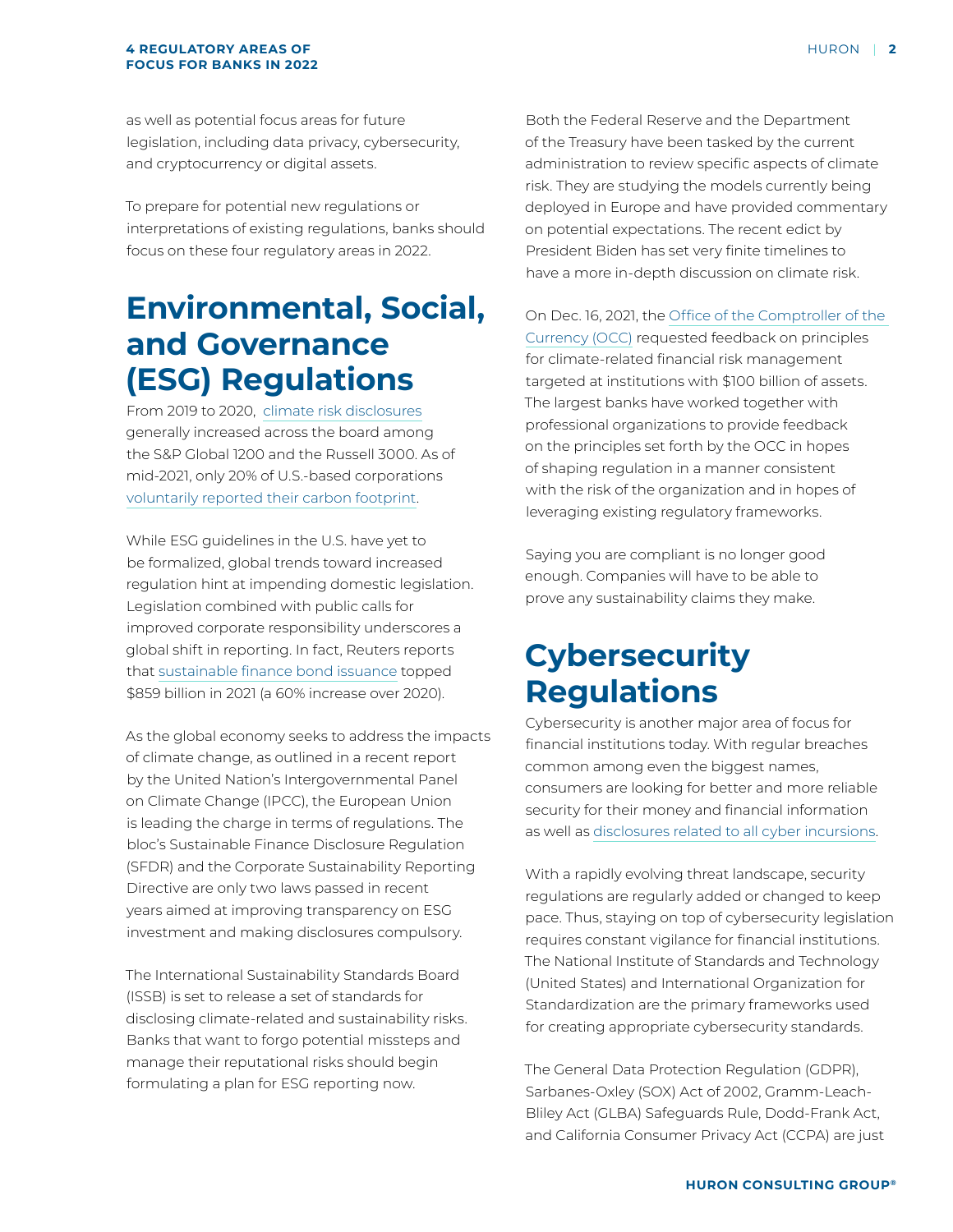#### **4 REGULATORY AREAS OF FOCUS FOR BANKS IN 2022**

five of the more commonly known laws in place today. However, there are several others globally that will impact U.S. banking operations. The U.S. Federal Trade Commission (FTC) has also announced plans to require disclosures of cybersecurity attacks.

The sheer complexity of this regulatory landscape can make enforcement a challenge, but oversight groups are beginning to crack down. Several financial institutions have been in the news in recent years with regard to fines and mediation of their reporting deficiencies, data breaches, and cybercrimes, etc. Additionally, banks face significant reputational risks from cyberattacks and therefore should focus considerable attention on their information security controls and create a culture of transparency related to risks and incidents.

### **Financial Crimes Regulations**

Another area where banks are under the regulatory microscope is financial crime. In mid-2021, the U.S. [Department of the Treasury's](https://www.fincen.gov/news/news-releases/fincen-issues-first-national-amlcft-priorities-and-accompanying-statements)  [Financial Crimes Enforcement Network](https://www.fincen.gov/news/news-releases/fincen-issues-first-national-amlcft-priorities-and-accompanying-statements)  [\(FinCEN\)](https://www.fincen.gov/news/news-releases/fincen-issues-first-national-amlcft-priorities-and-accompanying-statements) issued a list of national priorities for the U.S. aimed at countering these activities:

- Corruption
- Cybercrime
- Terrorist financing
- Fraud
- Transnational criminal organization activity
- Drug trafficking organization activity
- Human trafficking and human smuggling
- Proliferation financing

Federal banking agencies (The Board of Governors of the Federal Reserve System, the Federal Deposit Insurance Corporation, the National Credit Union Administration, and the OCC) have signaled their plans to review and update their individual anti-money laundering (AML) regulations to incorporate these priorities.

While not required to make immediate changes to their programs, banks should begin considering how they incorporate the priorities into their riskbased [Bank Secrecy Act \(BSA\) and AML programs.](https://www.fincen.gov/sites/default/files/shared/Statement for Banks (June 30%2C 2021).pdf) The guidance offered by FinCEN will be helpful for banks in formulating their responses to the coming updates to domestic financial crime regulation. Doubling down on innovation in areas like transaction monitoring, suspicious activity reporting, and sanctions screening can not only help financial institutions comply with any new legislation but will help support the U.S.' role in the global fight against money laundering and terrorist financing.

### **Emerging Risk**

Banks' active management of risk and return has never been more important or under more scrutiny by regulators. Risks related to creditworthiness, capital adequacy, liquidity, ESG, cybersecurity, financial crime, and rate risk exposure are still top of mind for the entire industry.

Much like the post-2008 era brought on stress testing and other required measures, the COVID-19 pandemic, recent international tensions, and climate change (among other current global influences) will also likely impact the financial and operational health of banks. New and additional data attributes will be required in real time in order to understand the scope and amount of risk in financial systems and allow for timely management of emerging risks while keeping leadership and regulators informed.

Also expect to see more scrutiny of the models used to measure historical data and forecast future performance. Can the models banks use be validated against actual results? How are these models controlled in the organization like any other accounting or reporting system? What was once the domain of open-ended spreadsheets and free-form modeling tools will now need to be used in a much more controlled manner.

The new dynamics brought on by the pandemic, the introduction of digital assets into the financial system, the expansion of artificial intelligence,